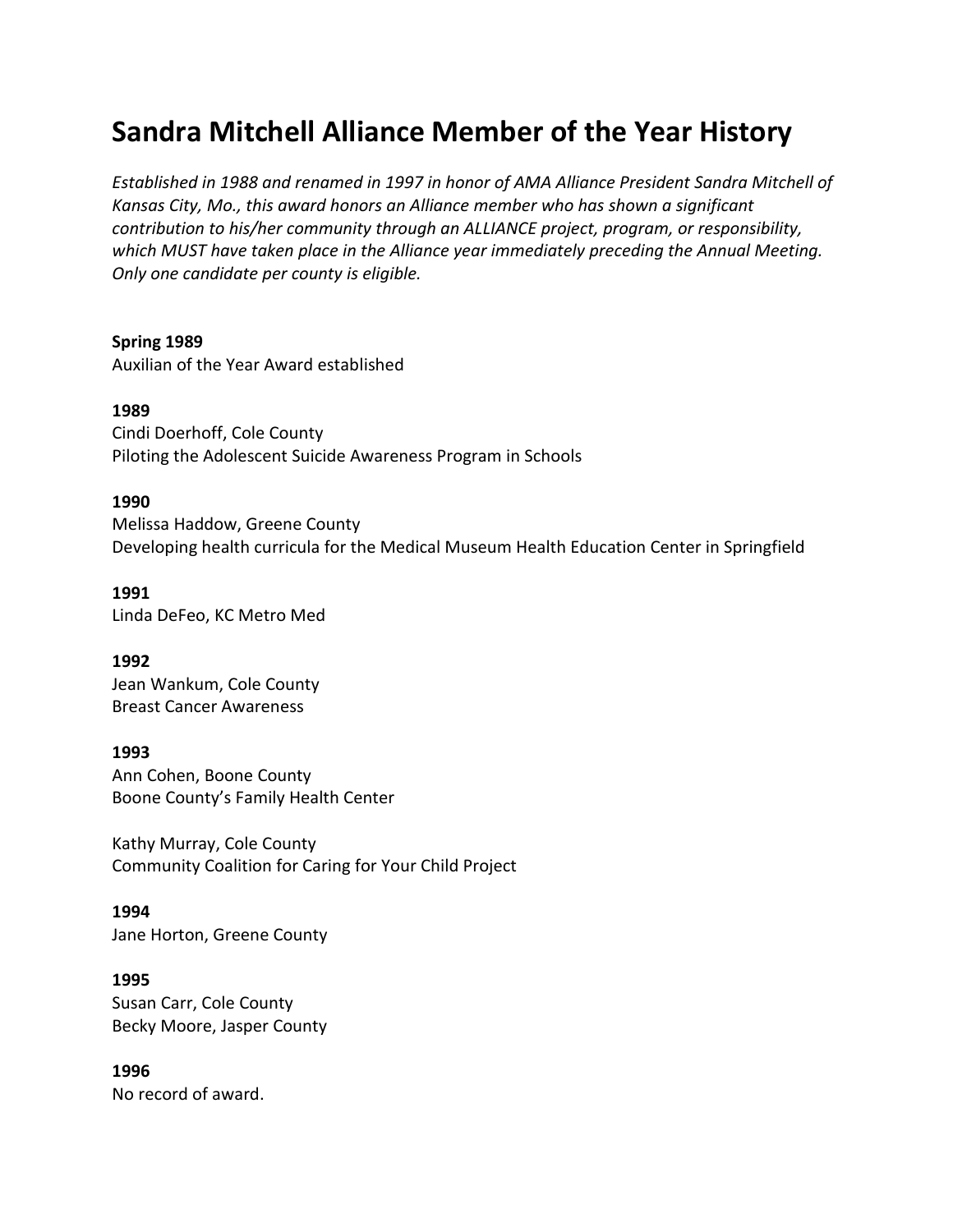**1997** Carol Jean DeFeo, KC Metro Med Dedication to the S.A.V.E. Program

#### **1998**

Maura Taylor, Greene County Named changed to Sandra Mitchell Alliance Member of the Year Award

## **1999**

Barbara Domann, Greene County Rebekkah Craig, Jasper-Newton Metro

#### **2000**

Cindy Gregston, Greene County Contributions to "40 and Forever" Project

#### **2001**

Deborah Smith, Buchanan County S.A.V.E. Project

**2002** Joan H'Doubler, Greene County *Windows Across Missouri* Project

#### **2003**

Barbara Blaine, Greene County Jackie Remis, Buchanan County

**2004** Rhonda Wade, Buchanan County

# **2005**

Kathy Lucas, Boone County Mentoring Project

## **2006**

Angela Zylka, St. Louis Metro Run to Breathe Project

### **2007**

Sandra Murdock, St. Louis Metro Faux Paw Internet Safety Program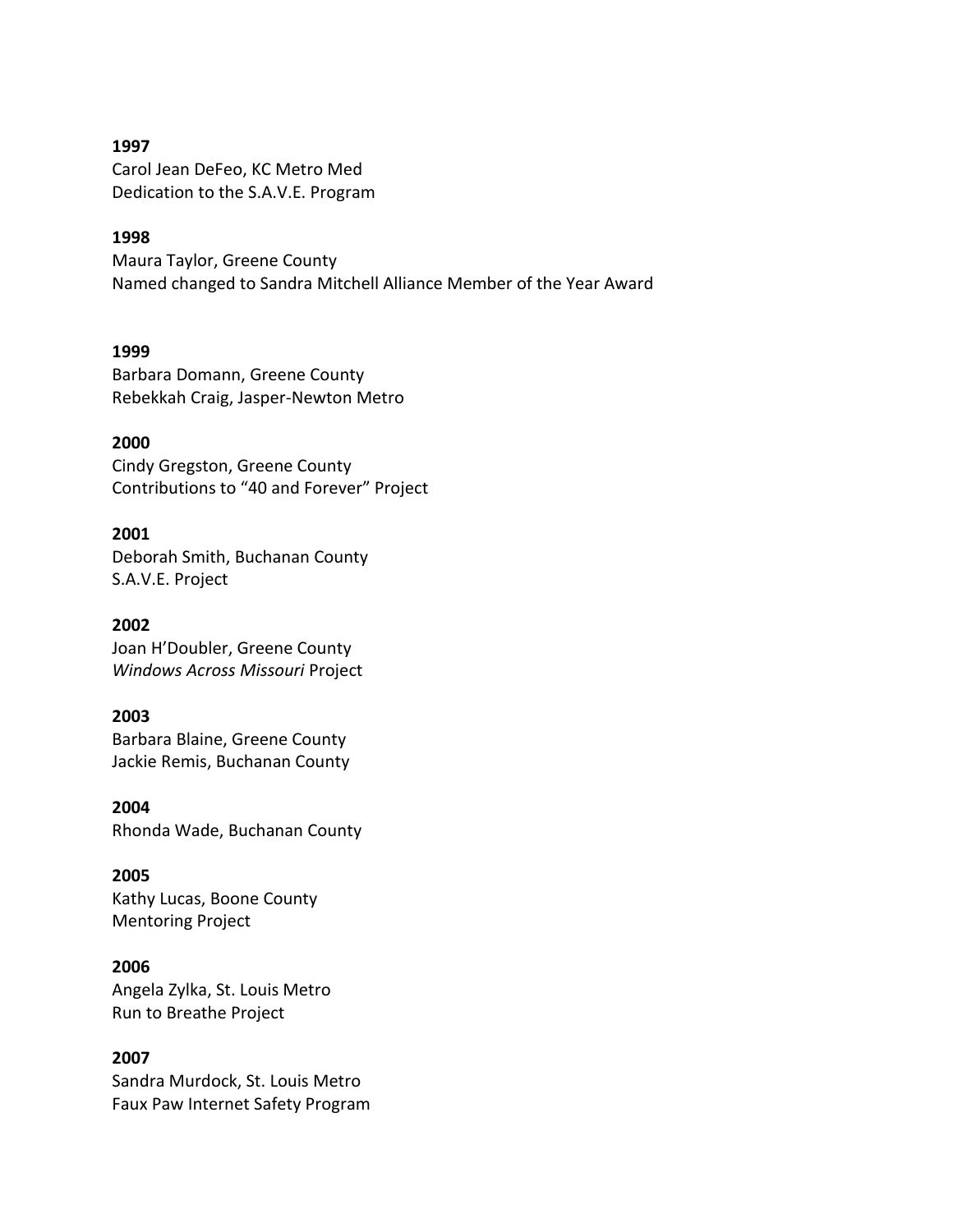**2008** No award was presented.

**2009** Barbara Hover, Greene County Smoking Makes Me Ugly Project

Lea Morrison, Clay-Platte Developing Serenity Garden-Center for Women's Care in Kansas City

# **2010**

Millie Bever, St. Louis Resident/Medical Student Support

# **2011**

Debbie Failing, Clay-Platte Medical Alliance, for her work in the unification of the Clay-Platte Alliance with the KC Metro Med Alliance.

# **2012**

Claire Applewhite, St. Louis, in recognition of her "Voices of Excellence" program, which nurtured and trained the winners from the Loyola Academy of the "Smoking is NOT for Me" contest to write and present their ideas.

## **2013**

Shirley Collison, Springfield, for her work with the Greene County Alliance.

## **2014**

Lissa Young, Kansas City, for the health project called "Dress A Girl Around the World," where members turned pillow cases into little dress for young girls who are victims of human trafficking.

# **2015**

Judy Corry, Greene, for serving her Alliance and Greene County community for over 44 years, with leadership roles at the both the state and local level.

## **2016**

Gail Holand, Greene, for serving her Alliance and Greene County community for over 30 years, with leadership roles at both the state and local level.

## **2017**

Debora Snyder, Member at Large, for her gracious and reliable role for many years as the Alliance treasurer.